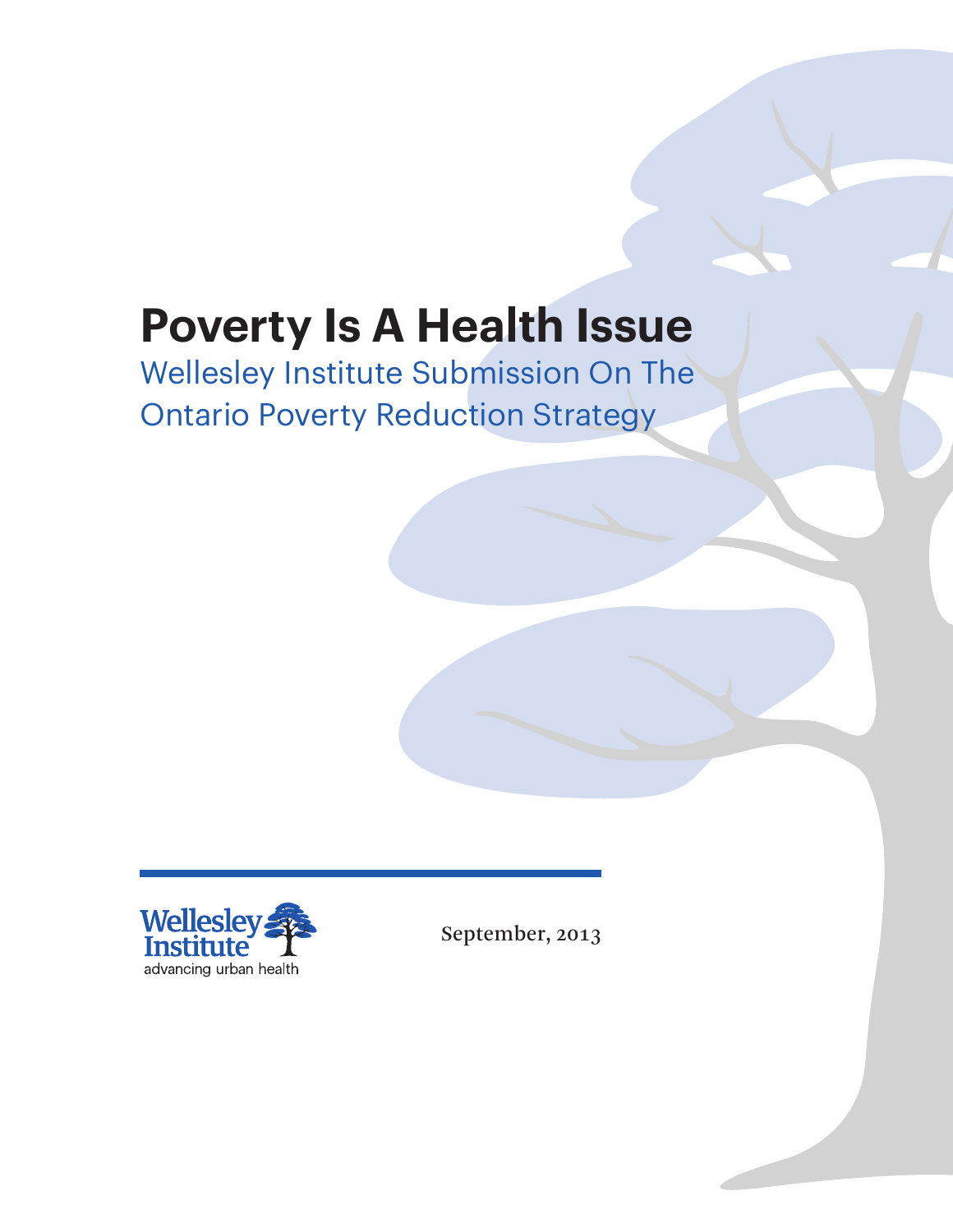The Wellesley Institute engages in research, policy and community mobilization to advance population health.

#### **Contributors**

Steve Barnes Sheila Block Bob Gardner Michael Shapcott

Copies of this submission can be downloaded from www.wellesleyinstitute.com.

Poverty Reduction Strategy| Submission © Wellesley Institute 2013

10 Alcorn Ave, Suite 300 Toronto, ON, Canada M4V 3B2 416.972.1010 contact@wellesleyinstitute.com

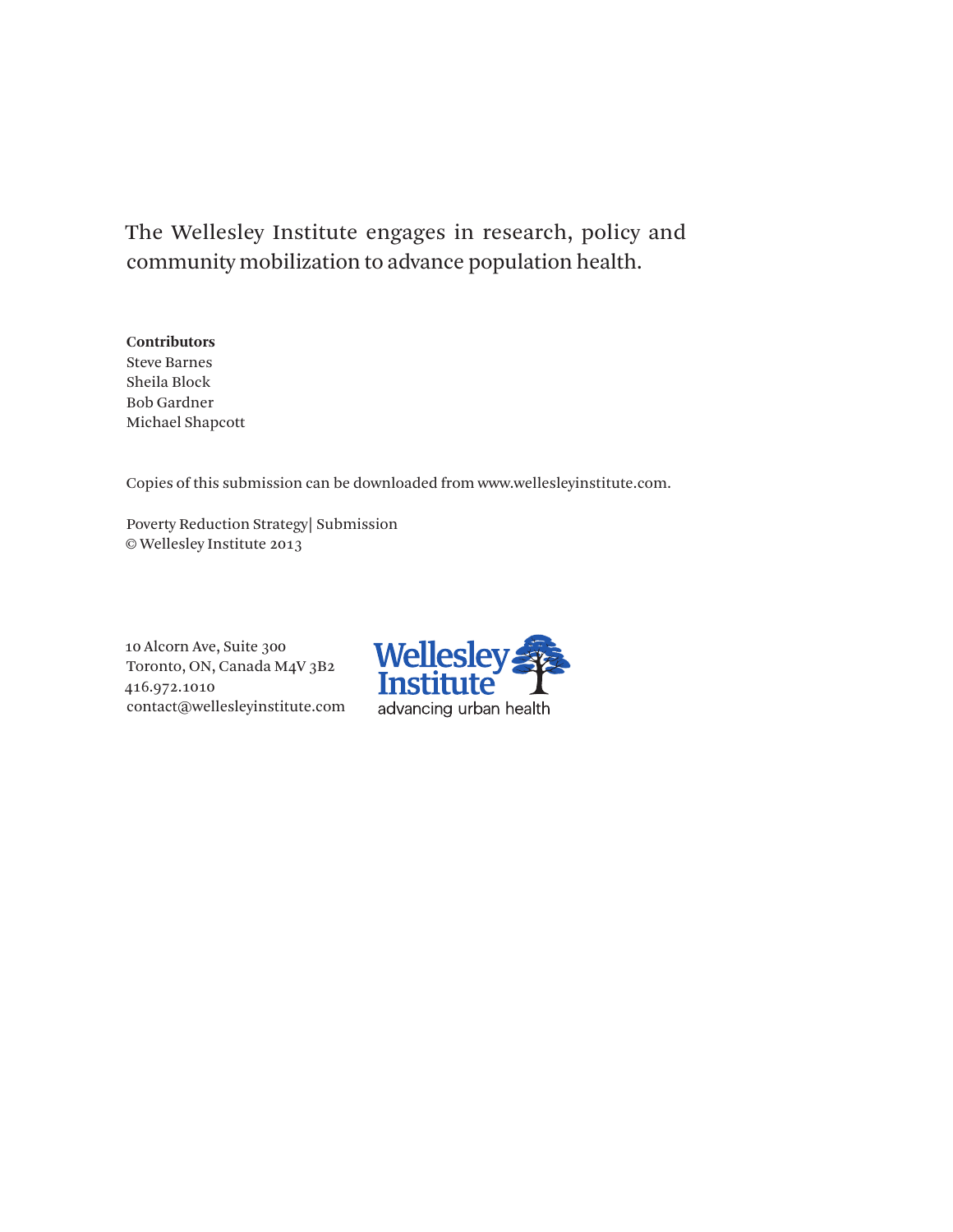#### **TABLE OF CONTENTS**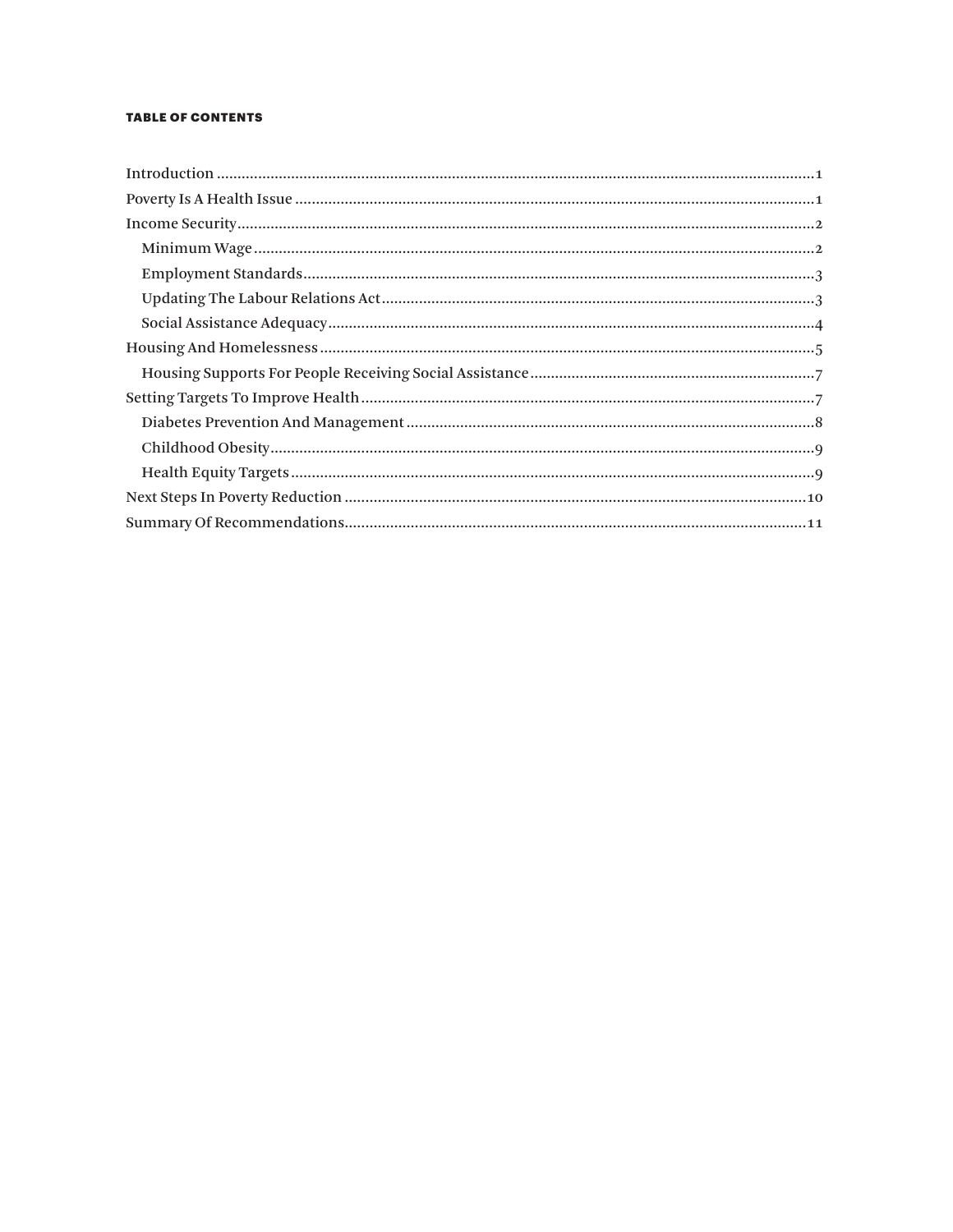# **Introduction**

Living on a low income affects people's lives in many ways. Living in poverty can mean having fewer opportunities to fully participate in important day-to-day activities like work and education. Further, health and social research also shows that those who live on a low income also experience poorer health than those who are better off.

This submission to the Ministry of Child and Youth Services about the Ontario Poverty Reduction Strategy outlines some of the key areas in which people with low income experience poor health in our province. Our research demonstrates that the health of the poorest Ontarians can be improved by investing in housing and homelessness, income security, and health equity. The new Poverty Reduction Strategy should make good health for all Ontarians a cornerstone.

# **Poverty Is A Health Issue**

Extensive research shows that people with lower income and education, who are unemployed or in precarious or low-paid work have poorer health than those who are better off.<sup>1</sup> Moreover, there is a wellestablished gradient of health in which people who are in the lowest income group have worse health than people who are even just one step further up the income ladder. This gradient applies whether measured by self-reported overall health, mental health, prevalence of chronic conditions, or many other indicators.<sup>2</sup> In Ontario:

- • Over three times as many people in the lowest income quintile report their health to be only poor or fair than in the highest;<sup>3</sup>
- • Twice as many men in the lowest income group reported having diabetes as those in the highest income group, while low income women were 2.5 times as likely to have diabetes as high income women; $4$
- • Neighbourhoods with the highest level of material deprivation had higher rates of low birth weight babies (60 per 1,000 births) compared to neighbourhoods with the lowest level of material deprivation  $(43$  per 1,000 births);<sup>5</sup>
- • People living in the poorest neighbourhoods reported lower positive mental health (66 percent) compared to those living in the best-off neighbourhoods in the (78 percent);6
- Only 39.5 percent of people living in households with income of less that \$15,000 had dental insurance.<sup>7</sup>
- These differences have a significant impact over people's lives. In Toronto, life expectancy was 4.5 years

less for men in the lowest income quintile versus the highest and 2.0 years less for women.8 However, the

<sup>1</sup> R. Wilkinson & M. Marmot, *Social Determinants of Health: The Solid Facts,* 2nd edition, World Health Organization, 2003.

<sup>2</sup> Commission on Social Determinants of Health*, Closing the gap in a generation: health equity through action on the social determinants of health. Final Report of the Commission on Social Determinants of Health,* Geneva, World Health Organization, 2008, pp. 31-32.

<sup>3</sup> A.S. Bierman, F. Ahmad, J. Angus, R.H. Glazier, M. Vahabi, C. Damba, J. Dusek, S.K. Shiller, Y. Li, S. Ross, G. Shapiro, D. Manuel, 'Burden of Illness', in A.S. Bierman (ed.), *Project for an Ontario Women's Health Evidence-Based Report: Volume 1*: Toronto; 2009. Self-reported health is regarded as a reliable indicator of clinical health status.

<sup>4</sup> Bierman et al.

<sup>5</sup>  2011 Annual Report of the Chief Medical Officer of Health of Ontario to the Legislative Assembly of Ontario, *Maintaining the Gains, Moving the Yardstick: Ontario Health Status Report, 2011*, Chief Medical Officer of Health of Ontario, 2011, p. 13.

<sup>6</sup>  2011 Annual Report of the Chief Medical Officer of Health of Ontario to the Legislative Assembly of Ontario, p. 39.

<sup>7</sup> L. Sadeghi, H. Mason & C.R. Quiñonez, *Report on Access to Dental Care and Oral Health Inequalities in Ontario*, Public Health Ontario, July 2012, p. 9.

<sup>8</sup> Toronto Public Health, *Unequal City: Income and Health Inequalities in Toronto*, Toronto Public Health, 2008.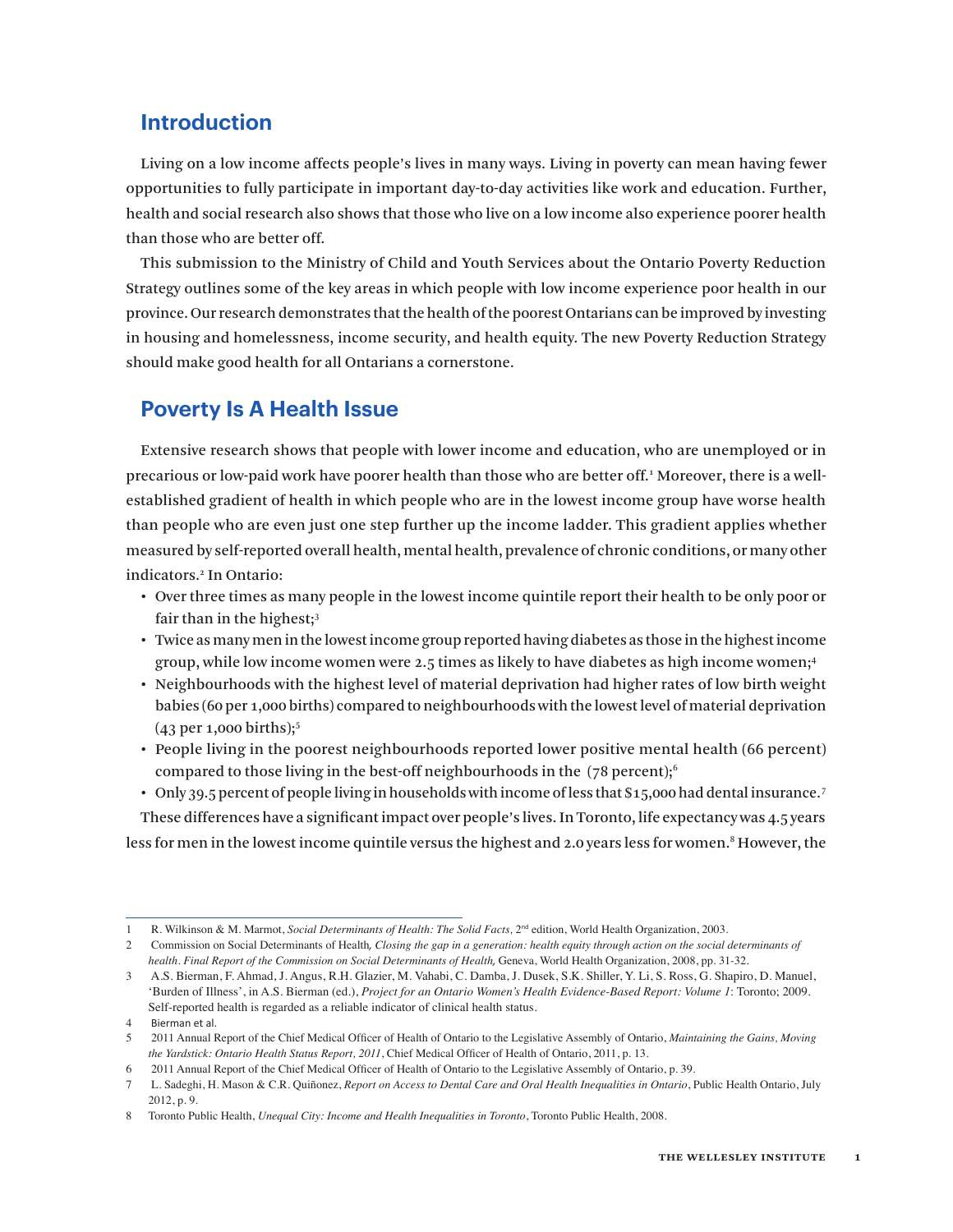incremental increases in health status at each step up the income ladder means that raising people in the lowest income group up even one step can have immediate health benefits.9

The evidence is clear that people with low income fare poorly in the social determinants of health and, as a result, face a lifetime of poor health. But these negative health outcomes can be mitigated and avoided by investing in poverty reduction.

## **Income Security**

Ensuring that all Ontarians have adequate income is critical to achieving the Poverty Reduction Strategy's goals. We know that many Ontarians are unable to afford basic necessities and that this can have negative health impacts. There are four areas in which policy solutions to improve income security are well-know, actionable and supported by research: increasing the minimum wage, modernizing employment standards, improving labour market regulation, and ensuring the adequacy of social assistance rates.

#### **Minimum Wage**

Ensuring adequate income is critical to ensuring that all Ontarians are able to afford basic needs like housing, food, and transportation. Ontario's minimum wage has been frozen at \$10.25 per hour since 2010. At the current rate, earning minimum wage means living in or near poverty.

In Ontario, there are a growing number of people who are 'working poor'. In the Toronto Region, this population increased by 42 percent between 2000 and 2005.10 Working poverty can have serious health impacts: Ontario data show that 66 percent of people who were working and made sufficient incomes reported their health as excellent or very good as compared with 49 percent of those who were working poor.11Low-wage jobs are no longer a problem only for young workers: in Ontario between 2004-2012 the share of minimum wage workers aged 35 years and over earning minimum wage increased from 17.3 percent to 27.1 percent.<sup>12</sup>

The government recently established the Minimum Wage Advisory Panel to give advice on the province's minimum wage. While it is encouraging that the province is seeking advice on minimum wage, immediate action is required.

Working in paid employment should be a path out of poverty and an adequate minimum wage is critical. **The new Poverty Reduction Strategy should commit to benchmarking the minimum wage at 10 percent above the Low Income Measure (LIM).** This means that Ontario should set the minimum wage at \$14 per

<sup>9</sup> S. Block, *Rising Inequality, Declining Health: Health Outcomes of the Working Poor*, Wellesley Institute, 2013, p. 1.

<sup>10</sup> J. Stapleton, B. Murphy & Y. Xing, *The "Working Poor" in the Toronto Region: Who they are, where they live, and how trends are changing*, Metcalf Foundation, February 2012, p. 26.

<sup>11</sup> Block, pp. 3-4.

<sup>12</sup> Armine Yalnizyan, *Boost the Minimum Wage, Boost the Economy*, February 27, 2013. http://www.progressive-economics.ca/2013/02/27/boostthe-minimum-wage-boost-the-economy/.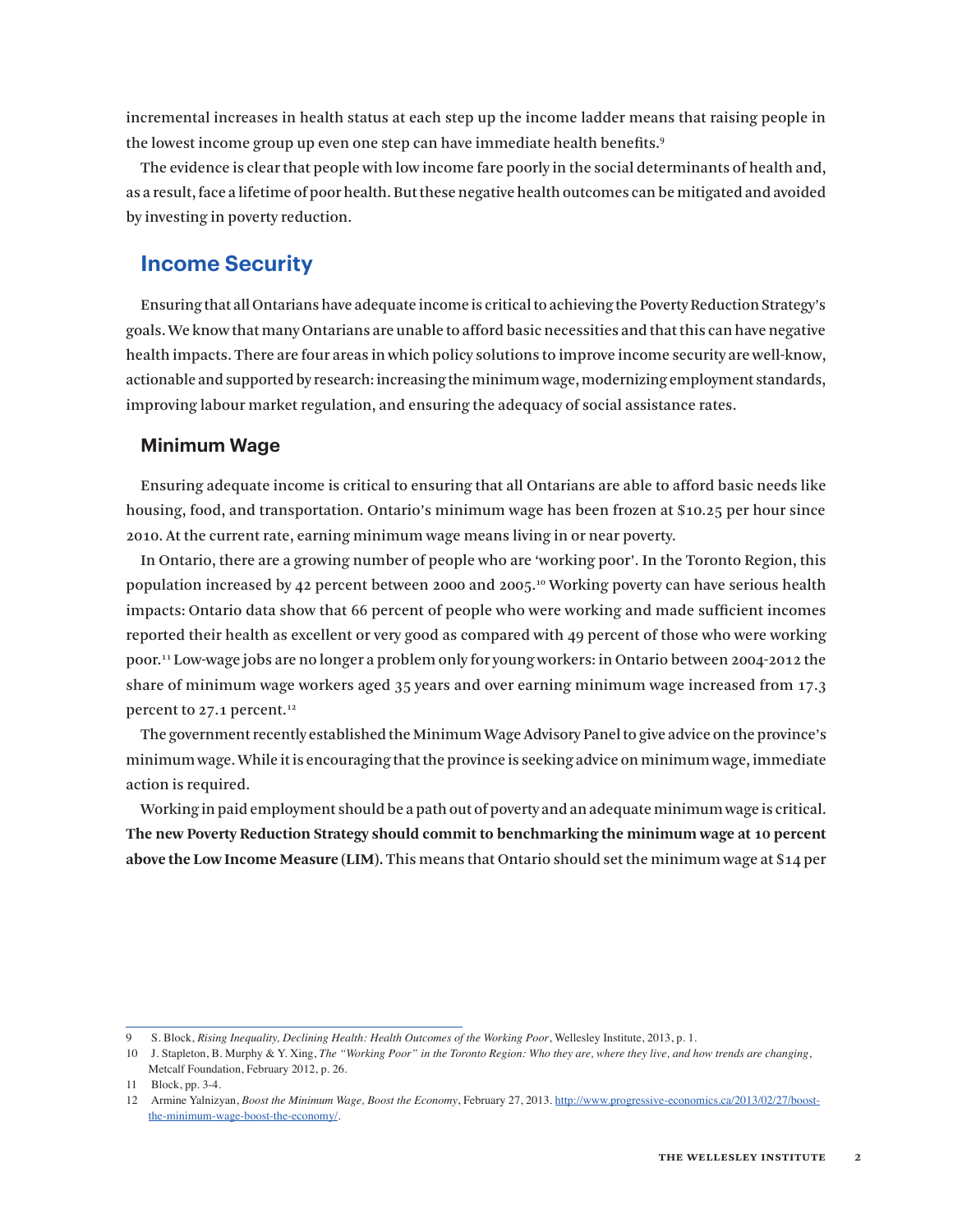hour. Additionally, the minimum wage must be indexed to inflation to protect the purchasing power of low wage earners.

#### **Employment Standards**

The Ontario Employment Standards Act (ESA) sets out the minimum terms and conditions that all employees can expect with regard to wages and other working conditions. These standards are important to all workers, but they are especially so for marginalized workers who are least able to negotiate fair wages and working conditions for themselves. The 2008 Poverty Reduction Strategy recognized the role of employment standards in protecting workers against poverty by committing \$10 million annually to hire new employment standards officers with the goal of improving compliance and reducing the backlog of claims.<sup>13</sup>

Despite this, there are still barriers to workers being guaranteed a safe place to work in which their rights are respected. Barriers include a system of individual complaints-based enforcement, the misclassification of employees by employers, a lack of deterrence for employers who violate the ESA, and gaps in employment standards that leave workers unprotected.<sup>14</sup>

Ensuring that people get paid for the work that they do, and that their pay is in compliance with the law is an effective way to reduce poverty in the province. **The Poverty Reduction Strategy should commit to improving enforcement and modernizing the Employment Standards Act.** This should include identifying strategic enforcement priorities and targeting employers in industries that are know to have high violations and supporting workers to make Employment Standards claims.15

#### **Updating The Labour Relations Act<sup>16</sup>**

Employment should be a path out of poverty. But increasingly, Ontarians are finding themselves in lowwage work without security or benefits. Research shows that precarious forms of employment are on the rise, that this type of employment has increased by nearly 50 percent in the last 20 years, and that only around half of those working have permanent, full-time positions that provide benefits and job security.<sup>17</sup> Labour market regulation is a powerful tool to reduce employment precarity and poverty and can be done without large costs to government.

Workers in low wage jobs are no longer able to unionize at the same rates as earlier generations, as evidenced by decreasing union density rates in the private sector. The data shows that workers in unionized

<sup>13</sup> Government of Ontario, *Breaking the Cycle: Ontario's Poverty Reduction Strategy,* 2008, p. 22. http://www.children.gov.on.ca/htdocs/English/ documents/breakingthecycle/Poverty\_Report\_EN.pdf.

<sup>14</sup> For a comprehensive account of the barriers workers face and potential solutions, see Wellesley Institute, *Talking About Jobs,* 2011. http://www. wellesleyinstitute.com/wp-content/uploads/2011/11/6-Good-Ideas-About-Jobs-in-Ontario1.pdf.

<sup>15</sup> A complete series of recommendations about enforcing employment standards has been prepared by the Workers'Action Centre. Available at: http://www.workersactioncentre.org/wp-content/uploads/2011/12/pb\_wtrecsforchange\_eng.pdf.

<sup>16</sup> The discussion of labour market regulation and employment standards is adapted from S. Block, *Reducing Labour Market Inequality, Three Steps At A Time*, Wellesley Institute, 2013. http://www.wellesleyinstitute.com/wp-content/uploads/2013/09/Reducing-Labour-Market-Inequality. pdf.

<sup>17</sup> W. Lewchik, M. Lafleche, D. Dyson, L. Goldring, A. Meisner, S. Procyk, D. Rosen, J. Shields, P. Viducis & S. Vrankulj, *It's More than Poverty: Employment Precarity and Household Well-being*, Poverty and Employment Precarity in Southern Ontario, McMaster University & United Way Toronto, February 2013. http://pepsouwt.files.wordpress.com/2013/02/its-more-than-poverty-feb-2013.pdf.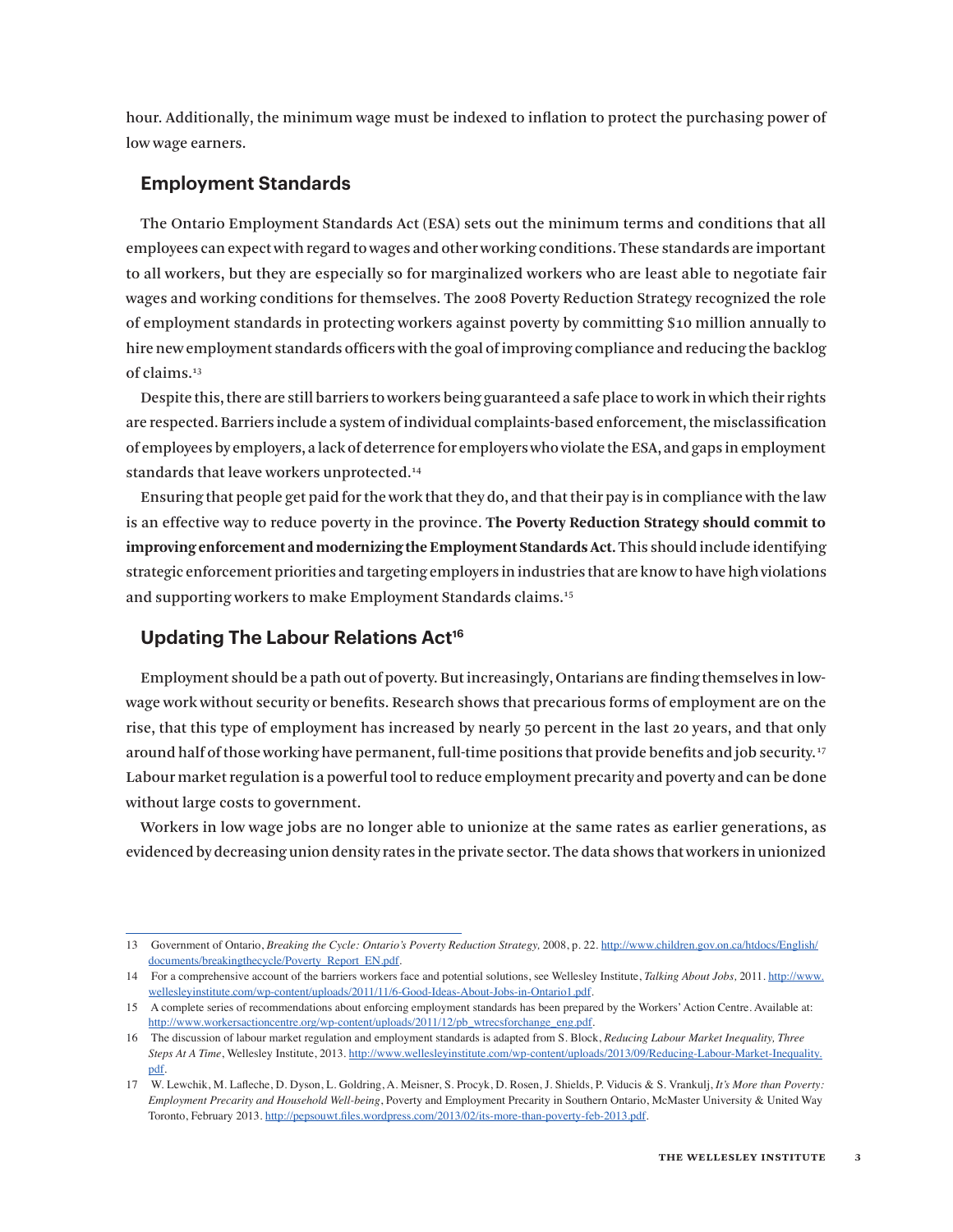workplaces are able to negotiate higher wages than non-unionized workers. Further, the gap between lower paid employees and higher paid employees is smaller for unionized workers.18 Higher levels of unionization also have an important spill over effect; increasing wages in non-union workplaces. Increased inequality and decreased levels of unionization are strongly correlated in many countries – including Canada.19

One modest change to the Labour Relations Act would be to protect workers' collective bargaining rights for contracted services like security guards or food services providers. Currently, if a manufacturing business is sold, employees are able to keep their union and their contract. If the company uses contract cleaners, on the other hand, these workers cannot keep their union or contract despite continuing to work the same job in the same location. Saskatchewan has corrected this gap for workers whose employers have contracts with the public sector – Ontario should adopt and expand this model. **The Poverty Reduction Strategy should update the Labour Relations Act to protect workers' collective bargaining rights**.

#### **Social Assistance Adequacy**

Social assistance rates are currently set at levels that are too low for recipients to maintain good health. Research on the health of people receiving social assistance showed that they are five times more likely than the non-poor to report their health as poor or fair; have 2.4 to 4.6 times the rates of diabetes, heart disease, mood and anxiety disorders and other chronic conditions than the non-poor; and are over four times more likely to consider suicide sometime in their lives than non-poor, and almost twenty times more likely to attempt suicide.<sup>20</sup>

The 2013 Ontario Budget made progress toward adequacy of social assistance by raising the rates by one percent, allowing people receiving social assistance to keep more of their earned income, providing a \$14 per month additional top-up for single people on Ontario Works, and increasing asset limits for all Ontario Works recipients. These moves were broadly welcomed by stakeholders.

The new Poverty Reduction Strategy offers an opportunity for the government to take the next step in ensuring the adequacy of social assistance rates. The Wellesley Institute was part of a broad partnership of health sector leaders that provided advice to the Commission for the Review of Social Assistance in Ontario on how to build health into social assistance.21 The report by Commissioners Lankin and Sheikh made the case for setting a rational rate methodology to ensure that rates are set at a level that reflect the actual costs of living across Ontario. The Commission recommended the creation of a Basic Measure of Adequacy (BMA). The proposed BMA included the cost of food, clothing and footwear, basic personal and

<sup>18</sup> A. Jackson, *Work and Labour in Canada Critical Issues: 2nd Edition,* Canadian Scholar's Press, Toronto, 2009, p. 209.

<sup>19</sup> N. M. Fortin, D.A. Green, T. Lemieux, K. Milligan & W.C. Riddell, 'Canadian Inequality: Recent Development and Policy Options', *Canadian Public Policy* , Vol. 38, No. 2, June 2012, p. 15

<sup>20</sup> B. Wilson, E. Lightman & A. Mitchell, *Sick and Tired: The Compromised Health of Social Assistance Recipients and the Working Poor in Ontario*, Community Social Planning Council of Toronto, University of Toronto's Social Assistance in the New Economy Project & Wellesley Institute, Toronto, 2009.

<sup>21</sup> The partnership published two reports on social assistance reform: B. Gardner, S. Barnes and the Social Assistance Review Health Working Group, *Towards a Social Assistance System that Enables Health and Health Equity: Submission to the Commission for the Review of Social Assistance in Ontario*, October 2011, http://www.wellesleyinstitute.com/wp-content/uploads/2011/11/Towards-a-Social-Assistance-System-that-Enables-Health-and-Health-Equity-Brief-to-the-Commission-for-the-Review-of-Social-Assistance-in-Ontario2.pdf; and S. Barnes, B. Gardner and the Social Assistance Review Health Working Group, *Response to the Social Assistance Review Discussion Paper*, March 2012, http://www. wellesleyinstitute.com/wp-content/uploads/2012/03/Response-to-the-Social-Assistance-Review-Discussion-Paper-FINAL1.pdf.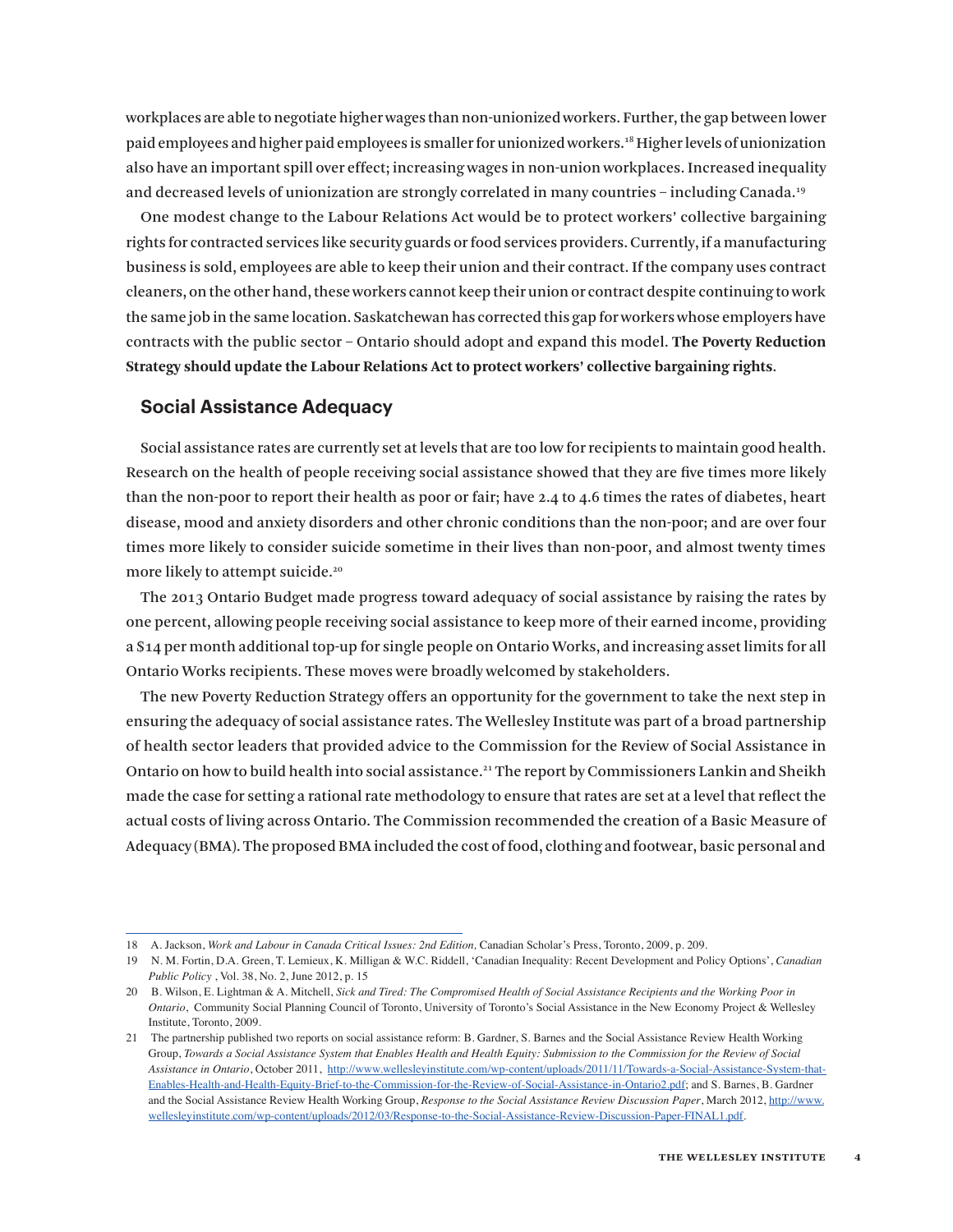household needs, transportation, and shelter.22**The Poverty Reduction Strategy should commit to ensuring that social assistance rates are set at a level that allows recipients to afford these basic necessities of life**.

## **Housing And Homelessness**

Housing insecurity and homelessness have significant health impacts. The poorest neighbourhoods have the poorest quality housing and the poorest health profiles.<sup>23</sup> Critically, the death rate for homeless people is eight to ten times higher than for housed people of the same age.<sup>24</sup> Having a safe and affordable home is an important foundation for good health.

There were a number of housing-related commitments made in the 2008 Poverty Reduction Strategy. The government committed to stabilize funding for the Provincial Rent Bank, establish a long-term affordable housing strategy, and encourage all three levels of government to take action on housing issues. The province also introduced a housing-related poverty indicator to measure need and assess progress.

Despite these commitments, a lack of safe and affordable housing continues to be a major barrier to good health for many Ontarians. In Toronto, as of August 2013, there were 165,723 people on the affordable housing waitlist. This was an increase from 165,215 in July 2013, which was an increase from 163,858 in June 2013.<sup>25</sup>

In Ontario, limited safe and affordable private rental housing is a major barrier to good health. Within private units, there are four major challenges: 1) a lack of supply, as evidenced by low vacancy rates; 2) a lack of affordability, as shown by the large proportion of households that pay more than 30 percent of their income on housing; 3) the poor condition of the housing stock; and 4) a lack of adequate social and health supports for people who may require special help to access and maintain their housing. These issues should be addressed in Ontario's Poverty Reduction Strategy.

Addressing the lack of supply can be achieved by incorporating inclusionary housing into the Planning Act. Currently, there are few incentives for developers to include affordable housing in their projects. While Section 37 of the Planning Act allows for developers and municipalities to strike individual deals on particular projects, this process has not led to consistent results. Hundreds of US municipalities use various forms of mandatory inclusionary housing to achieve more certain results. Empowering municipalities to use concessions available through regulatory and approval processes can help to provide incentives for developers to provide affordable housing on a permanent basis. Potential concessions could include increased height and density allowances.26**The Poverty Reduction Strategy should commit to incorporating inclusionary housing into the Planning Act.** This reform would require only a minor amendment to the Act and represents an important partnership between municipal governments and the private sector to address the shortage of affordable housing in Ontario.

<sup>22</sup> F. Lankin & M. Sheikh, *Brighter Prospects: Transforming Social Assistance in Ontario*, 2012, p. 67.

<sup>23</sup> See, for instance, www.torontohealthprofiles.ca.

<sup>24</sup> A.M. Cheung & S.W. Hwang, 'Risk of Death among Homeless Women: A Cohort Study and Review of the Literature', *Canadian Medical Association Journal*, Vol. 170, No. 8, 2004, pp. 1243-1247.

<sup>25</sup> Housing Connections, *Housing Connections Statistical Reports*, http://www.housingconnections.ca/information/reports.asp.

<sup>26</sup> See Richard Drdla Associates, *A Guide to Developing an Inclusionary Housing Program*, September 2010 (http://www.wellesleyinstitute.com/ wp-content/uploads/2010/06/Inclusionaryhousing\_Drdla.pdf) for more information about inclusionary housing. The Wellesley Institute has a range of resources that address inclusionary housing, available at http://www.wellesleyinstitute.com/our-work/housing/inclusionary-housing/.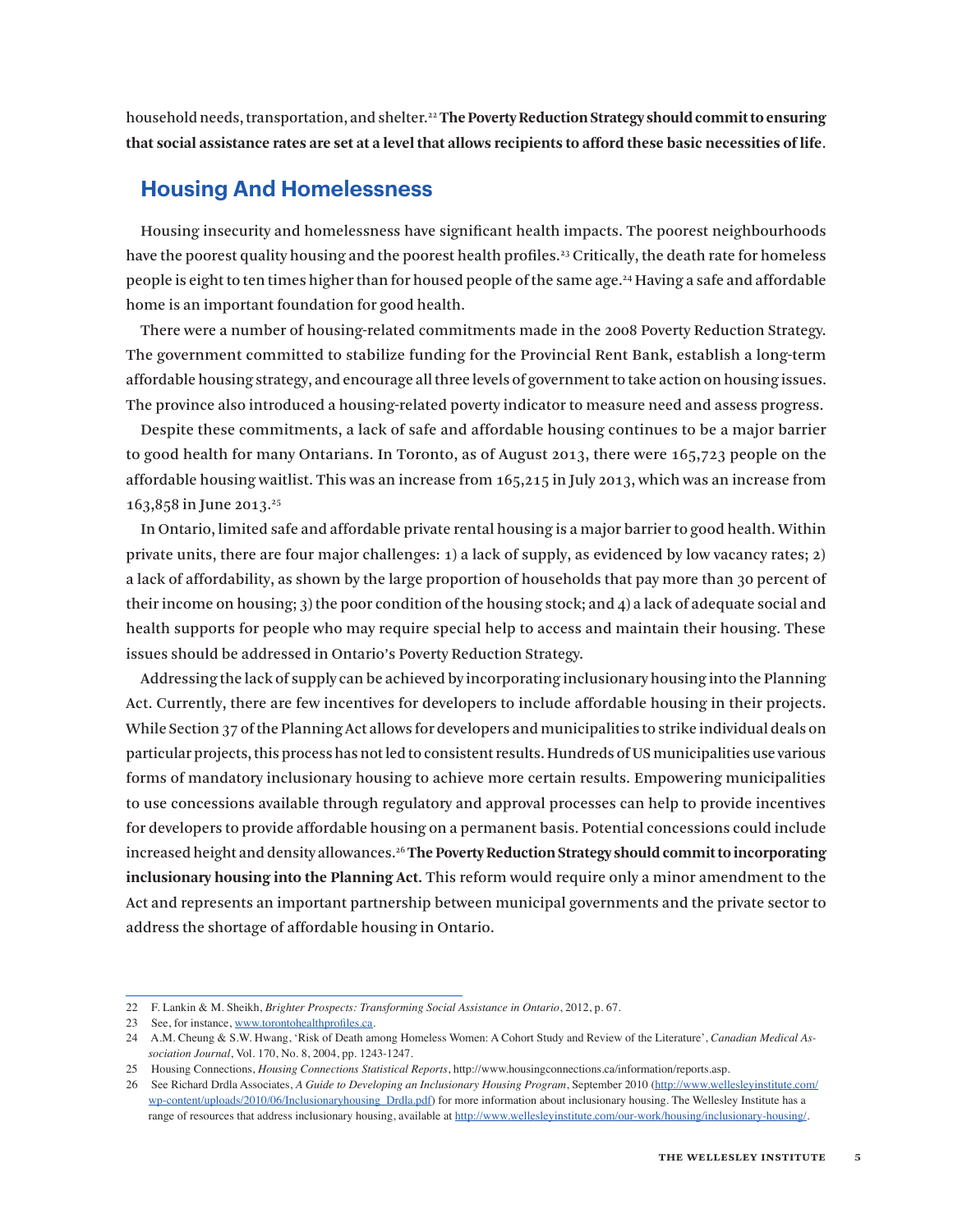Recently, Ontario has shown leadership on the need for a national housing strategy. At the 2013 Council of the Federation meeting, Canada's premiers "called on the federal government to work with ministers of housing on a long-term federal funding commitment for housing, which would outline a comprehensive and sustainable strategy to effectively meet the country's diverse housing needs for both today and future generations".27 A national housing strategy that includes consistent federal funding is critical to addressing Canada's affordable housing crisis. **The Ontario Poverty Reduction Strategy should underscore this point and commit to continue to advocate for the federal government to develop a national housing strategy in conjunction with the provinces and territories.**

Addressing the poor condition of housing stock in Ontario requires capital investments. In 2008, the Ontario government announced a \$500 million affordable housing loan fund as part of Infrastructure Ontario.28 The loan fund is available for both new construction of affordable housing and for upgrades to existing stock.

There is no information publicly available on how much, if any, of the original \$500 million that was allocated to the housing loan fund is available. However, based on earlier reports, and a list of recent projects that have been financed through the fund, it appears that additional capitalization is required to ensure that financing remains available for vital affordable housing initiatives. **The Ontario Poverty Reduction Strategy should commit to ensuring that the Infrastructure Ontario affordable housing loan fund remains capitalized at \$500 million to enable the continuing construction and upgrade of affordable housing across the province.**

As part of its Long-term Affordable Housing Strategy, the Ontario government's Housing Policy Statement (HPS) requires municipalities to create 10-year housing and homelessness plans that provide a comprehensive and long-term response to local needs. However, the province has not given municipalities any additional legislation, programs, or funding to help them meet the requirements of the Housing Policy Statement. In addition, the HPS 10-year plans are not coordinated with the Poverty Reduction Strategy – and a valuable opportunity to make connections across governmental departments risks being lost. **The Poverty Reduction Strategy should commit to coordinating with Ontario's Housing Policy Statement and providing appropriate legislation, programs, and funding to enable municipalities to meet its requirements**.

#### **Housing Supports For People Receiving Social Assistance**

The Ministry of Community and Social Services eliminated the Community Start-Up and Maintenance Benefit (CSUMB) in January 2013. The CSUMB helped people receiving social assistance to pay for large or unexpected housing-related costs, supporting them to become and remain housed. When the CSUMB ended only 50 percent of its funding was passed to municipalities as part of a consolidation of housing programs, although additional transitional funding was provided for 2013.

The Wellesley Institute, in partnership with the Income Security Advocacy Centre, has been collecting information on the elimination of the CSUMB since January 2013. We asked municipal, community, and

<sup>27</sup> The Council of the Federation, *Canada's Premiers are committed to a fair and inclusive society*, July 26, 2013. http://www.councilofthefederation.ca/phocadownload/newsroom-2013/fair\_and\_inclusive\_july26-final.pdf.

<sup>28</sup> Details about Infrastructure Ontario's affordable housing loan fund are available at http://www.infrastructureontario.ca/What-We-Do/Loans/ Housing-Providers/.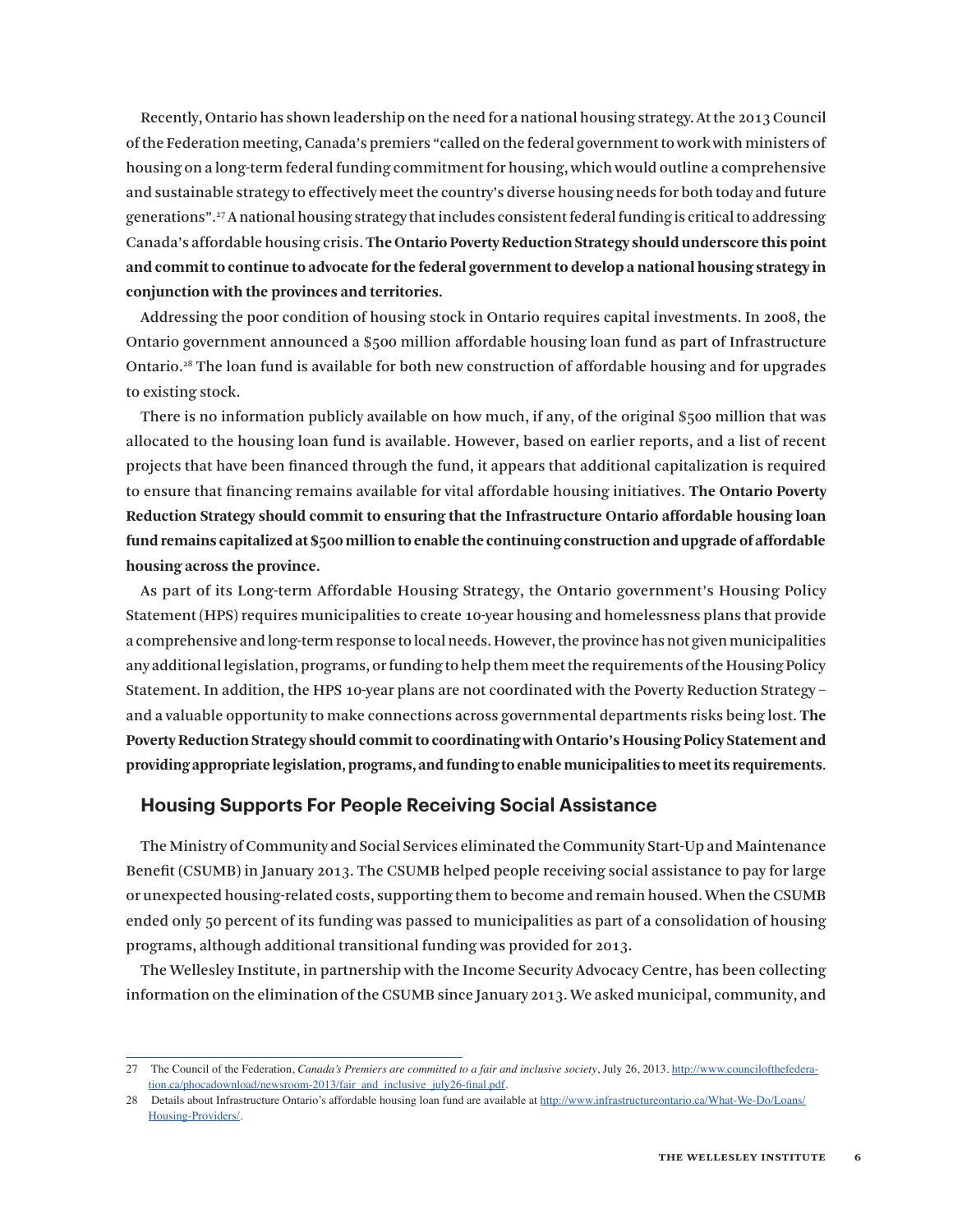other staff working with clients who would have been eligible for the CSUMB to submit their stories via a simple survey tool.<sup>29</sup> These examples illustrate the impact of eliminating the CSUMB on the housing and health of Ontarians.

As of September 2013, 119 submissions had been received. Many of these submissions confirm that the elimination of the CSUMB has contributed to negative housing and health outcomes. The most common situations people are facing are being unable to pay rent (26 percent of cases), trying to purchase new or replacement furniture (for example, replacing bed bug infested furniture) (25 percent), trying to leave unsafe housing (21 percent), and trying to leave a homeless shelter (18 percent). There are also cases reported of families being unable to pay their utility bills and women trying to leave domestic violence. Approximately a quarter of the cases concern households with dependent family members.

These results demonstrate that safe and affordable housing is still not achievable for many people living on a low income. Social assistance rates are not adequate to ensure that recipients can withstand even minor financial 'shocks'. Municipalities are currently submitting their long-term housing and homelessness plans to the province; it is essential that strong provincial standards are implemented to ensure that, in the absence of CSUMB, people receiving social assistance and who are living on a low income have a range of supports that are consistent across the province. **The Poverty Reduction Strategy should ensure that all low income Ontarians have access to appropriate housing supports and should ensure that services are consistent across the province.**

# **Setting Targets To Improve Health**

Health inequities – differences in health outcomes that are avoidable, unfair, and systematically related to social inequality and disadvantage – are rooted in structural features of our society and are beyond individuals' control. These inequities are not because of lifestyle, genetics or bad luck, but are rooted in structural features of our society.30

Given that health inequities are avoidable and strongly connected to income, the new Poverty Reduction Strategy must include specific health equity related targets. The province has already flagged diabetes and childhood obesity as key priorities for reducing demands on the health care sector. These conditions are both sensitive to social context and poverty and are good examples of how the Poverty Reduction Strategy can incorporate health equity targets.

#### **Diabetes Prevention And Management**

Healthy eating and exercise are important to preventing and managing chronic diseases like diabetes. However, not everybody has the ability to manage these kinds of lifestyle factors. People with low income are more likely to live in neighbourhoods that may lack basic infrastructure like sidewalks and parks that

<sup>29</sup> The survey tool is available in English and French at http://www.wellesleyinstitute.com/news/tracking-the-impact-of-cuts-to-housing-andhomelessness-supports/.

<sup>30</sup> Commission on Social Determinants of Health, p. 1.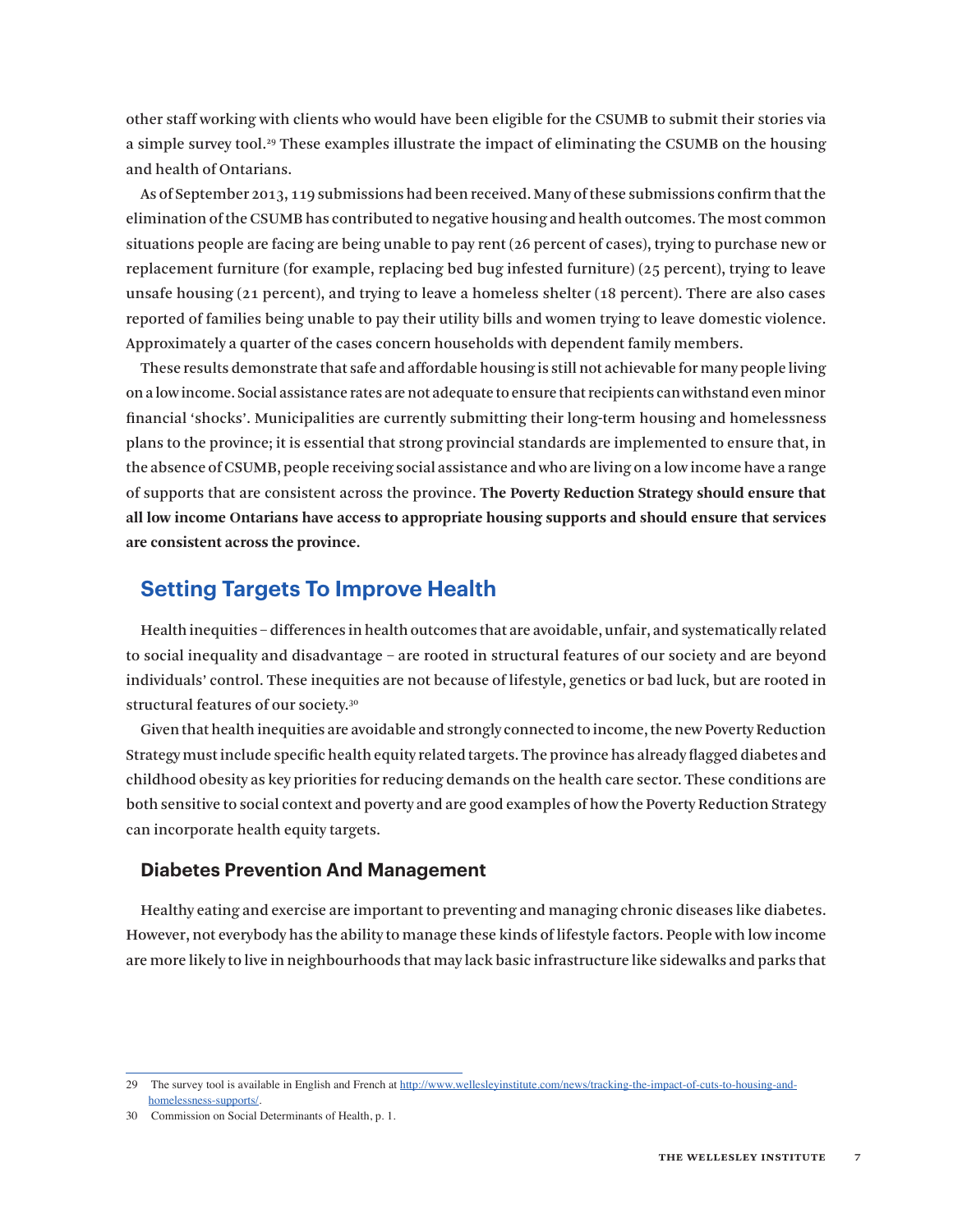allow them to be physically active.31 Lower income communities may also lack access to grocery stores that sell healthy food and do not always have transit connections to travel to the nearest healthy food source.32 Fundamentally, however, people on low income may not be able to afford healthy food regardless of whether it is available in their neighbourhood. Compounding these disadvantages, poorer people may have worse access to primary health care, which contributes to poor health and more difficulty managing chronic conditions like diabetes. **The Ontario Poverty Reduction Strategy should set specific targets related to income and diabetes prevention and management.**

In 2012, the Ontario government released its provincial diabetes strategy that incorporated a series of specific targets, including ensuring that all people with diabetes have access to a primary health care provider and ensuring that 80 percent of adult Ontarians with diabetes have all three key diabetes tests within the recommended guideline period for optimal diabetes management.<sup>33</sup> Given that diabetes is already a priority for the province and that lower income communities are disproportionately affected by this condition, the Ontario Poverty Reduction Strategy should include specific targets for reducing the prevalence of diabetes in low income communities.

One potential metric could be to reduce the prevalence of diabetes in low income neighbourhoods by 20 percent in five years. Local Health Integration Networks (LHINs) are already collecting data about diabetes rates – this data could easily be combined with neighbourhood-level census data to identify low income neighbourhoods with high diabetes rates. Raising incomes through policy changes such as increases to social assistance rates and minimum wage is the most important lever for addressing the connection between low income and diabetes, but tracking neighbourhood-level data allows local interventions that could have broader population health impacts, for example, transit expansion, provision of recreation services, and construction of sidewalks and parks, as well as better targeting of health promotion initiatives.34 Another critical metric that aligns with the Ministry of Health and Long-Term Care's existing targets is to reduce inequities in the completion of all three key diabetes tests between high and low income neighbourhoods.

#### **Childhood Obesity**

Growing up in poverty can lead to a lifetime of poor health. Not all families in Ontario are able to afford both rent and healthy food. Moreover, living in poverty can reduce families' ability to access child care, recreational activities, and early childhood education – all of which are important to ensuring positive

<sup>31</sup> A.S. Bierman, A. Johns, B. Hyndman, C. Mitchell, N. Degani, A.R. Shack, M.I. Creatore, A.K. Lofters, M.L. Urquia, F. Ahmad, N. Khanlou & V. Parlette, 'Social Determinants of Health and Populations at Risk', in A.S. Bierman (editor), *Project for an Ontario Women's Health Evidence-Based Report: Volume 2*: Toronto, 2012, p. 29.

<sup>32</sup> S. Kumanyika & S. Grier, 'Targeting Interventions for Ethnic Minorities and Low-Income Populations', *The Future of Children*, Vol. 16, No. 1, Spring 2006.

<sup>33</sup> Ontario Ministry of Health and Long-Term Care, Ontario Diabetes Strategy, http://www.health.gov.on.ca/en/public/programs/diabetes/intro/ strategy.aspx.

<sup>34</sup> For a review of diabetes prevention and management in Ontario and potential policies that extend beyond lifestyle interventions, see K. Kongats, *Diabetes Prevention and Management Through a Health Equity Len*s, Wellesley Institute, August 2013. http://www.wellesleyinstitute.com/ wp-content/uploads/2013/08/Diabetes-Prevention-and-Management.pdf.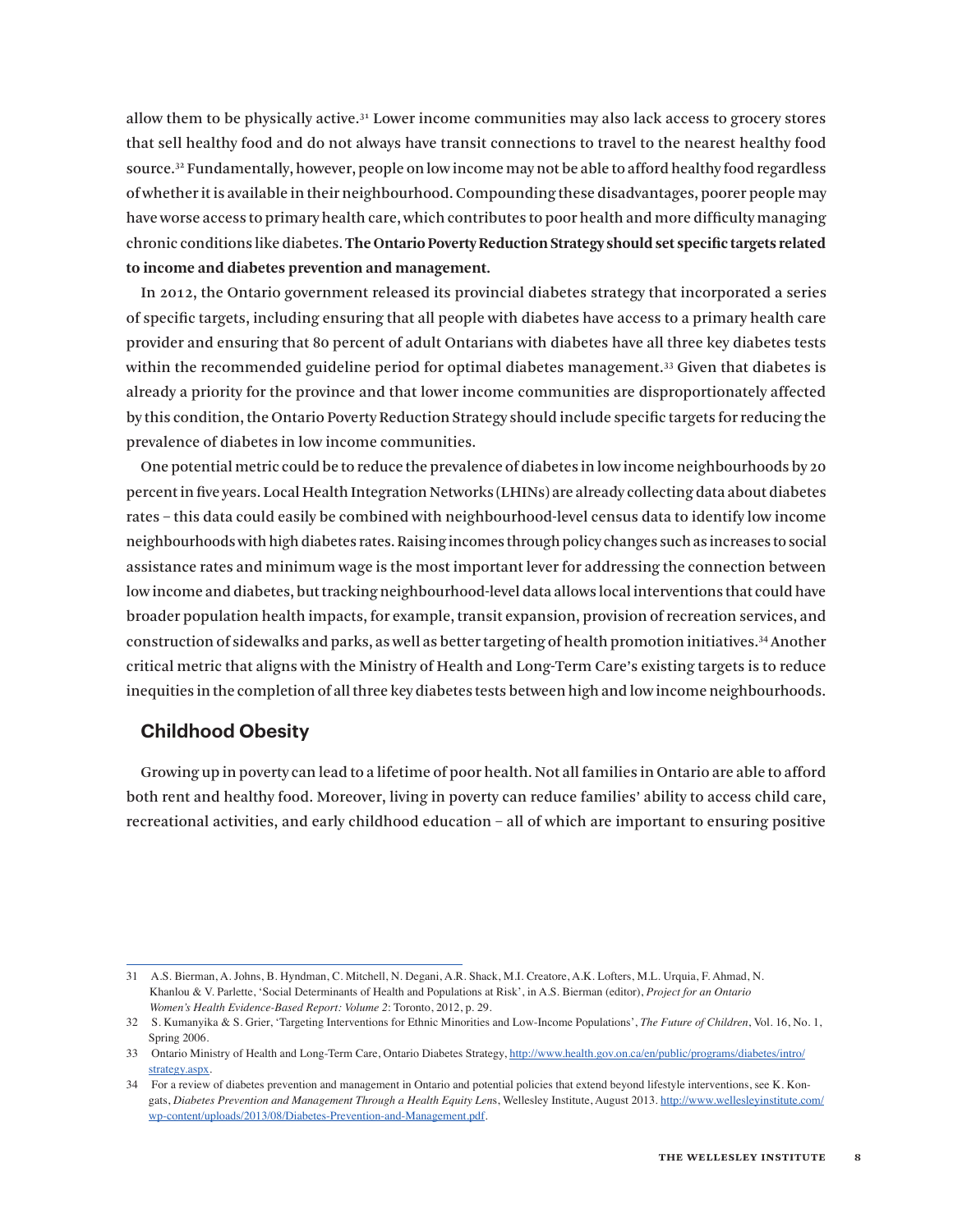child health.35 In Canada, 24 percent of children growing up in the best-off neighbourhoods are obese, compared with 35 percent of children in the poorest neighbourhoods.<sup>36</sup>

Reducing rates of childhood obesity is already a provincial priority. The Healthy Kids Panel, established by the Ministry of Health and Long-Term Care, reported back to the province in Fall 2012 about how to reduce childhood obesity by 20 percent in five years.37 The Panel made recommendations that focused on prenatal health for women, using well-baby visits to promote healthy weights, changing the food environment and creating healthy communities. Critically, the Panel also recommend that the province speed up its implementation of the Poverty Reduction Strategy.

In our advice to the Healthy Kids Panel the Wellesley Institute recommended that the province should build on its poverty reduction commitments by ensuring that children growing up in families on social assistance have adequate income and other essential supports, such as allowances for healthy food, transportation, and child care, that enable good health. We also recommended raising the minimum wage and employment standards to levels that support good health for families and children and exploring options for expanding health benefits to all low income Ontarians.38

These recommendations reinforce the importance of improving income security for low income families. **The Poverty Reduction Strategy should also create specific targets for reducing childhood obesity that are growing up in low income families.** One option could be to commit to reducing rates of childhood obesity in the lowest income neighbourhoods over and above the provincial target of 20 percent in five years.

#### **Health Equity Targets**

The ultimate goal of the Poverty Reduction Strategy is to reduce levels of poverty and increase the wellbeing of the poorest among us. Because poverty has such a damaging effect on health, one very effective way to measure the overall success of the strategy is to measure changes in health. One key goal of the Poverty Reduction Strategy should be to reduce health inequities between low income people and the general population – to "level up" so that the differences in health outcomes between the worst and better off are steadily reduced.We have illustrated this through two high priority areas for the province and have set out recommendations for how the Poverty Reduction Strategy can include targets for reducing overall health inequities.

Disaggregating data based on income, education, immigration status, race, and other factors is critical to identifying meaningful health equity targets and appropriate interventions. Enough data already exists to make a start, but **the Poverty Reduction Strategy should commit to the Ministry of Health and Long-Term Care collecting and publishing a greater range of disaggregated data about health inequities.** There should also be a commitment to analyze these data with a health equity lens using tools such as the

<sup>35</sup> K.D. Raine, *Overweight and Obese in Canada: A Population Health Perspectiv*e, Canadian Institute for Health Information, 2004.

<sup>36</sup> L.N. Oliver & M.V. Hayes, 'Neighbourhood socio-economic status and the prevalence of overweight Canadian children and youth', *Canadian Journal of Public Health,* Vol. 96, No. 6, pp. 415-420.

<sup>37</sup> Healthy Kids Panel, *No Time to Wait: The Healthy Kids Strategy*, 2012. http://www.health.gov.on.ca/en/common/ministry/publications/reports/ healthy\_kids/healthy\_kids.pdf.

<sup>38</sup> S. Barnes, *Reducing Childhood Obesity in Ontario through a Health Equity Lens*, Wellesley Institute, October 2012. http://www.wellesleyinstitute.com/wp-content/uploads/2012/10/Reducing-Childhood-Obesity-in-Ontario.pdf.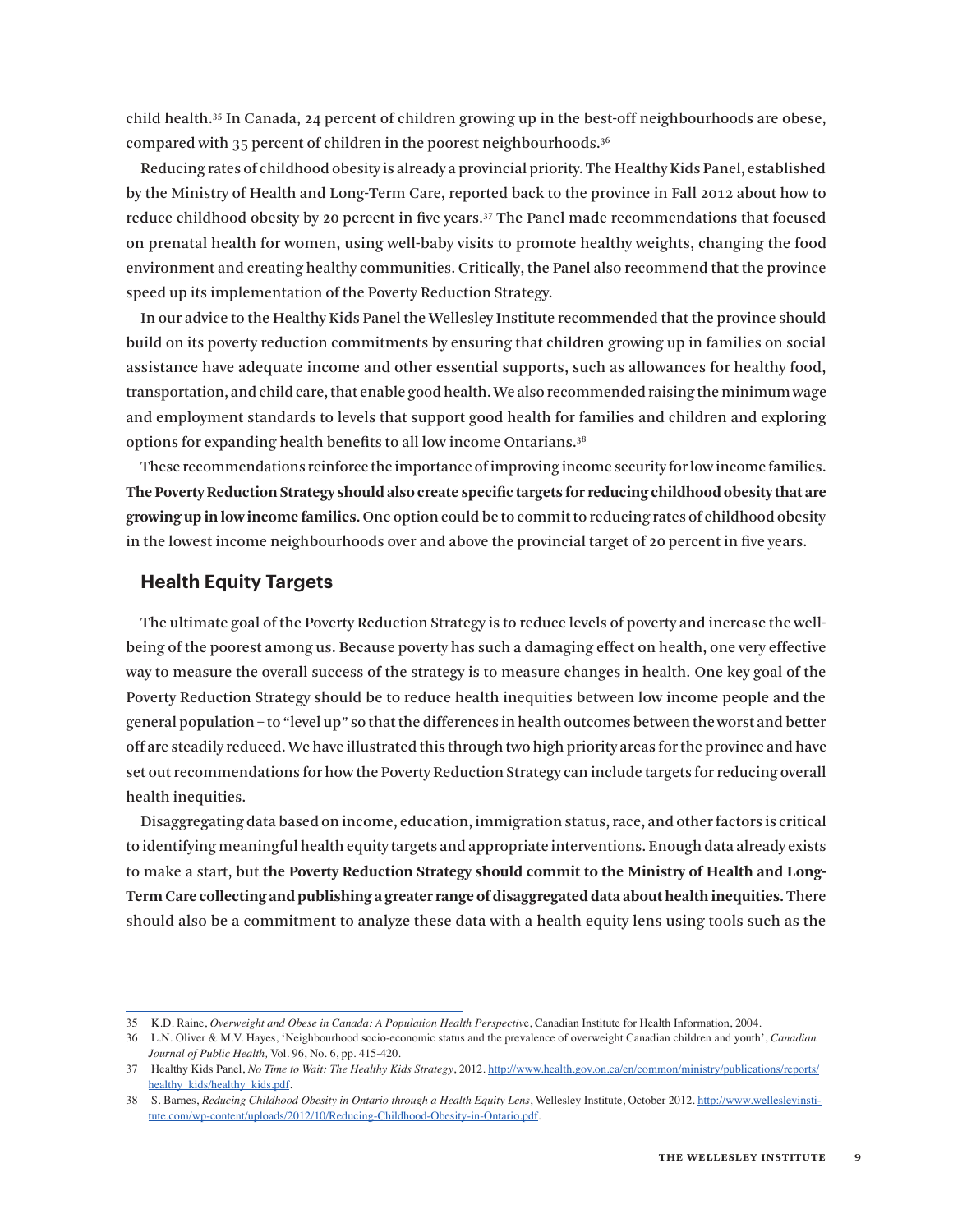Ministry's own Health Equity Impact Assessment.39 The Poverty Reduction Strategy should continue to draw upon these data and analyses. A commitment should be made to work with Health Quality Ontario, Public Health Ontario and other experts to identify other health equity indicators, such as infant mortality rates and testing for chronic and other preventable conditions.

# **Next Steps In Poverty Reduction**

Ontario has an important opportunity to make strides in reducing poverty across our province. The new Poverty Reduction Strategy can build on the successes of the last five years, but sustained commitments and investments are required.

Poverty is not caused by a single factor, but rather through the interaction of various social and economic factors such as job insecurity, poor education, and poor access to housing and health care options. The Poverty Reduction Strategy needs to take a social determinants of health approach that addresses these complex and overlapping factors. By making sustained commitments to improve income security and housing, and by building in health and health equity, the new Poverty Reduction Strategy can make steps toward better health for the most vulnerable Ontarians.

<sup>39</sup> The Ministry of Health and Long-Term Care's Health Equity Impact Assessment tool is available at http://www.health.gov.on.ca/en/pro/programs/heia/.